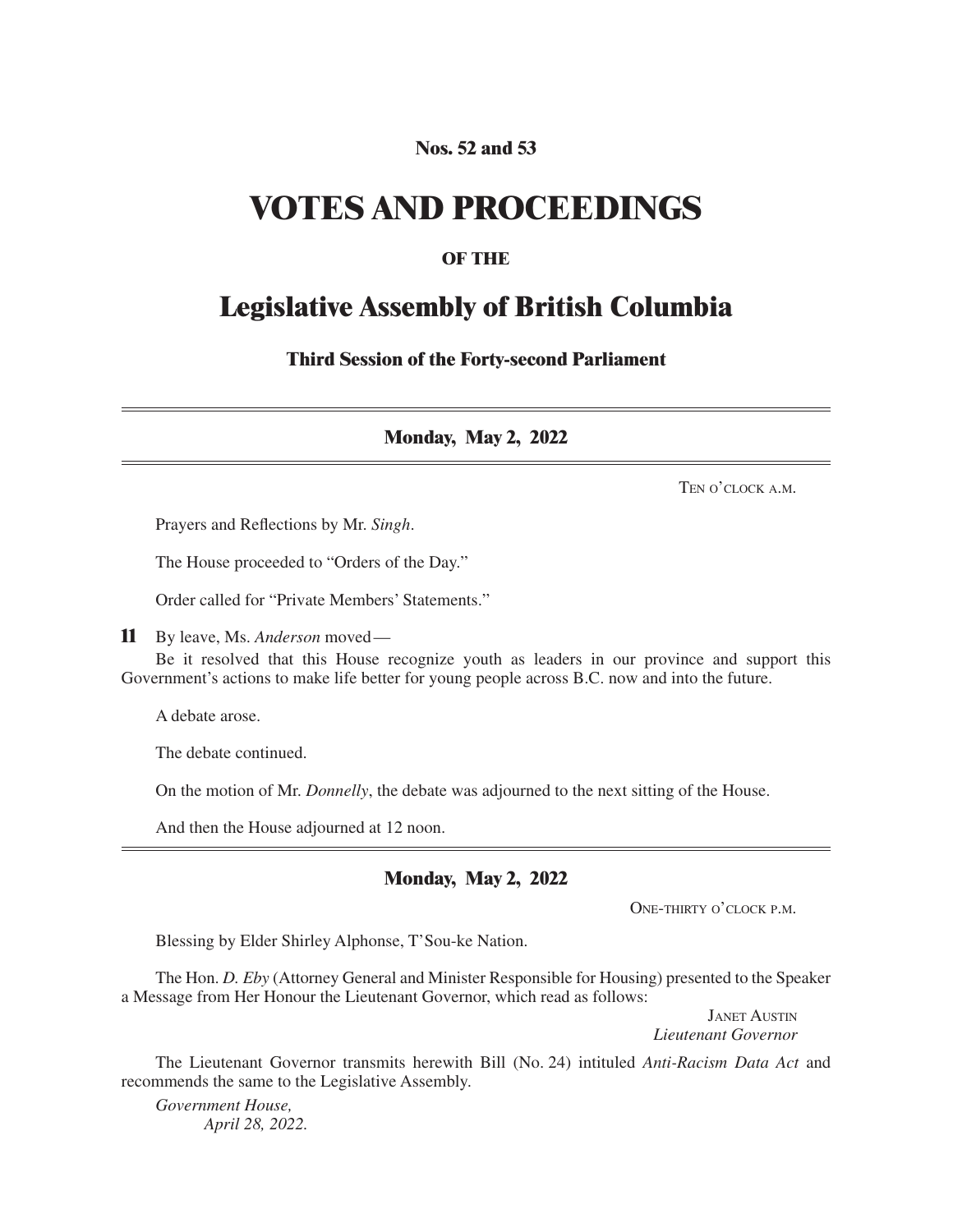Bill introduced and read a first time.

Bill *Ordered* to be placed on the Orders of the Day for second reading at the next sitting after today.

On the motion of Ms. *Bond*, Bill (No. M 208) intituled *Defibrillator Public Access Act* was introduced, read a first time, and *Ordered* to be placed on the Orders of the Day for second reading at the next sitting after today.

Order called for "Members' Statements."

Order called for "Oral Questions by Members."

The House proceeded to "Orders of the Day."

Order called for Committee of Supply.

Pursuant to Sessional Order, order called for Section A of Committee of Supply.

On the motion for second reading of Bill (No. 22) intituled *School Amendment Act, 2022*, a debate arose.

Bill (No. 22) read a second time and *Ordered* to be placed on the Orders of the Day for committal at the next sitting after today.

On the motion for second reading of Bill (No. 21) intituled *Professional Governance Amendment Act, 2022*, a debate arose.

Bill (No. 21) read a second time and *Ordered* to be placed on the Orders of the Day for committal at the next sitting after today.

The House resumed the adjourned debate on the motion for second reading of Bill (No. 10) intituled *Labour Relations Code Amendment Act, 2022*.

The debate continued.

On the motion of Mr. *Bernier*, the debate was adjourned to the next sitting of the House.

(In Committee— Section A)

Section A of Committee of Supply reported progress of the estimates of the Ministry of Environment and Climate Change Strategy.

Report to be considered at the next sitting. Committee to sit again at the next sitting.

And then the House adjourned at 6.24 p.m.

HON. RAJ CHOUHAN, *Speaker*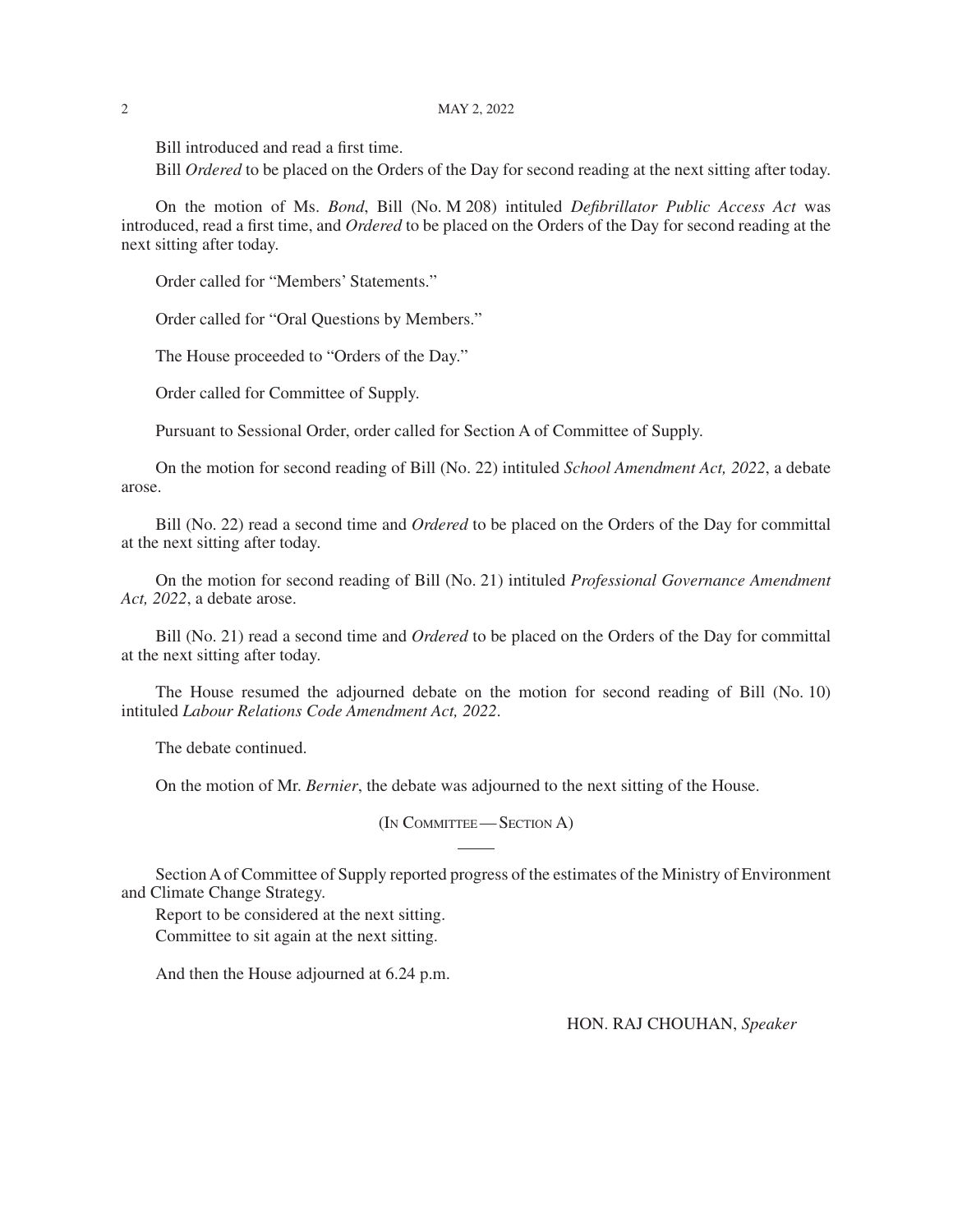| $\mathbf \zeta$<br>ŗ<br>I |  |
|---------------------------|--|
| ١<br>ĺ                    |  |
| J<br>F                    |  |
|                           |  |

**GOVERNMENT BILLS**<br>(Listing printed for convenience only) *(Listing printed for convenience only)*

**GOVERNMENT BILLS**

| Bill<br>No.     | Title                                                                                           | Member            | First<br>Reading | Second<br>Reading | $Com-$     | Report     | Amended | Third<br>Reading | Royal<br>Assent | S.B.C.<br>Chap.<br>No. |
|-----------------|-------------------------------------------------------------------------------------------------|-------------------|------------------|-------------------|------------|------------|---------|------------------|-----------------|------------------------|
|                 | <br>An Act to Ensure the Supremacy of Parliament                                                |                   | Feb. 8           |                   |            |            |         |                  |                 |                        |
| $\sim$          | <br>Municipalities Enabling and Validating (No. 4)                                              | Hon. J. Osborne   | Feb. 9           | Feb. 10           | Feb. 15    | Feb. 15    |         | Feb. 15          | Mar. 10         |                        |
| 3               | Protected Areas of British Columbia                                                             | Hon. G. Heyman    | Feb. 10          | Feb. 14           | Feb. 15    | Feb. 15    |         | Feb. 15          | Mar. 10         | $\mathcal{L}$          |
| 4               |                                                                                                 |                   | Feb. 14          | Feb. 17           | Mar. $7\,$ | Mar. $7\,$ |         | Mar. $7$         | Mar. 10         | 4                      |
|                 |                                                                                                 | Hon. H. Bains     | Feb. 16          | Feb. 17           | Mar. 3     | Mar. 3     |         | Mar. 3           | Mar. 10         | 3                      |
| ≌               | <br>Budget Measures Implementation Act, 2022                                                    | Hon. S. Robinson  | Feb. 22          | Mar. 10           | Apr. 6     | Apr. 6     | Apr. 6  | Apr. 25          |                 |                        |
|                 |                                                                                                 | Hon. R. Fleming   | Feb. 23          |                   |            |            |         |                  |                 |                        |
| $\infty$        | Child and Family Support) Amendment Act, 2022<br>Attorney General Statutes (Hague Convention on |                   | Mar. 2           | Mar. 8            | Mar. 28    | Mar. 28    |         | Mar. 28          | Mar. 31         | $\sqrt{2}$             |
| O               | Attorney General Statutes Amendment Act, 2022                                                   |                   | Mar. 2           | Mar. 8            | Mar. 29    | Mar. 29    |         | Mar. 29          | Mar. 31         | $\circ$                |
| $\approx$       | <br>Labour Relations Code Amendment Act, 2022                                                   |                   | Apr. 6           |                   |            |            |         |                  |                 |                        |
|                 |                                                                                                 | Hon. S. Robinson  | Mar. $7$         | Mar. 10           | Mar. 29    | Mar. 29    | Mar. 29 | Mar. 31          | Mar. 31         | $\circ$                |
| $\overline{c}$  |                                                                                                 | Hon. S. Robinson  | Mar. 28          | Apr. 5            | Apr. 25    | Apr. 25    |         | Apr. 25          |                 |                        |
| $\frac{3}{2}$   |                                                                                                 | Hon. R. Fleming   | Mar. 8           | Mar. 30           | Apr. $7$   | Apr. $7$   | Apr. 7  | Apr. 25          |                 |                        |
| $\overline{1}$  | Wildlife Amendment Act, 2022                                                                    | Hon. K. Conroy    | Mar. 9           | Mar. 30           | Apr. 26    | Apr. 26    |         | Apr. 26          |                 |                        |
| 16              |                                                                                                 | Hon. R. Fleming   | Apr. 5           | Apr. 27           |            |            |         |                  |                 |                        |
| $\overline{17}$ | <br>Miscellaneous Statutes Amendment Act, 2022                                                  | Hon. D. Eby       | Mar. 31          | Apr. $7$          | Apr. 28    | Apr. 28    |         | Apr. 28          |                 |                        |
| 18              |                                                                                                 | Hon. S. Robinson  | Mar. 28          | Mar. 29           | Mar. 30    | Mar. 30    |         | Mar. 30          | Mar. 31         |                        |
| $\overline{1}$  | <br>Employment Standards Amendment Act, 2022                                                    |                   | Mar. 28          | Mar. 29           | Mar. 30    | Mar. 30    |         | Mar. 30          | Mar. 31         | $\infty$               |
| 20              | Municipal Affairs Statutes Amendment Act, 2022                                                  | Hon. N. Cullen    | Apr. $7\,$       | Apr. 26           |            |            |         |                  |                 |                        |
| $\overline{c}$  |                                                                                                 |                   | Apr. $25\,$      | May 2             |            |            |         |                  |                 |                        |
| 22              | School Amendment Act, 2022                                                                      | Hon. J. Whiteside | Apr. 26          | May 2             |            |            |         |                  |                 |                        |
| 23              |                                                                                                 |                   | Apr. 28          |                   |            |            |         |                  |                 |                        |
| $\overline{24}$ |                                                                                                 |                   | May 2            |                   |            |            |         |                  |                 |                        |

MAY 2, 2022

3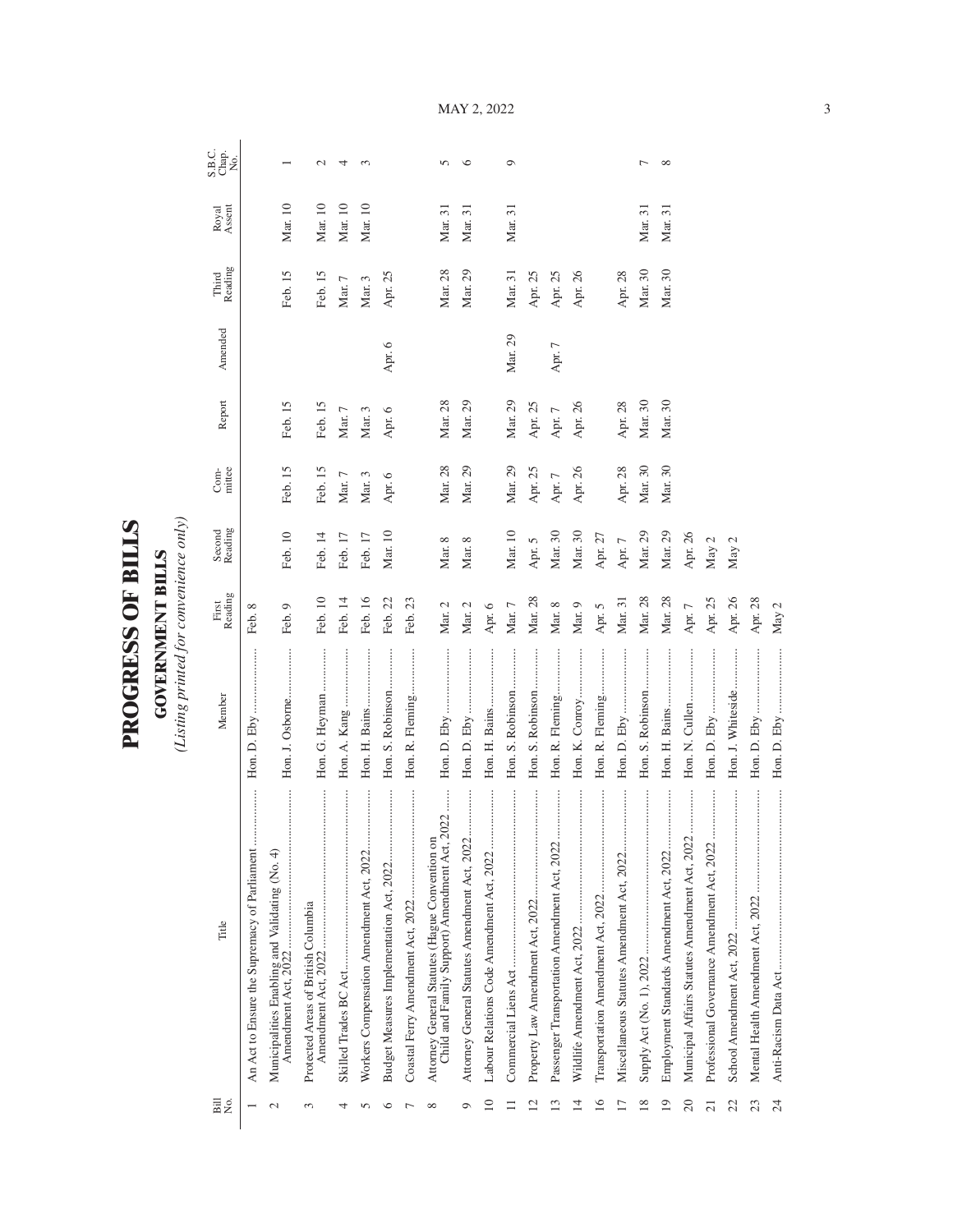**PROGRESS OF BILLS - Continued PROGRESS OF BILLS** *— Continued*

**MEMBERS' BILLS**<br>(Listing printed for convenience only) *(Listing printed for convenience only)* **MEMBERS' BILLS**

| Bill<br>Σó,      | Title                                              | Member                                 | First<br>Reading | Second<br>Reading | mittee<br>Com- | Report | Amended | Third<br>Reading | Royal<br>Assent | C<br>Sag<br>Sag   |
|------------------|----------------------------------------------------|----------------------------------------|------------------|-------------------|----------------|--------|---------|------------------|-----------------|-------------------|
|                  | M 201 British Columbia Transit Amendment Act, 2022 | Mr. Sturdy                             | Mar. 3           |                   |                |        |         |                  |                 |                   |
|                  |                                                    | Ms. Cadieux                            | Mar. 8           |                   |                |        |         |                  |                 |                   |
|                  | M 203 Assessment (Split Assessment Classification) |                                        | Mar. 9           |                   |                |        |         |                  |                 |                   |
|                  |                                                    | Mr. Sturdy                             | Mar. 10          |                   |                |        |         |                  |                 |                   |
|                  |                                                    |                                        | Apr. 5           |                   |                |        |         |                  |                 |                   |
|                  |                                                    |                                        | Apr. 6           |                   |                |        |         |                  |                 |                   |
|                  |                                                    |                                        | Apr. 25          |                   |                |        |         |                  |                 |                   |
|                  |                                                    |                                        | May 2            |                   |                |        |         |                  |                 |                   |
| * Title changed. |                                                    |                                        |                  |                   |                |        |         |                  |                 |                   |
|                  |                                                    |                                        | PRIVATE BILLS    |                   |                |        |         |                  |                 |                   |
|                  |                                                    | (Listing printed for convenience only) |                  |                   |                |        |         |                  |                 |                   |
| Bill<br>Σó       | Title                                              | Member                                 | Reading<br>First | Second<br>Reading | Com-<br>mittee | Report | Amended | Third<br>Reading | Royal<br>Assent | C<br>Sago<br>Sago |

Apr. 5 Pr 401 Sea to Sky University Amendment Act, 2022 ..................... Mr. Sturdy ........................ Apr. 5